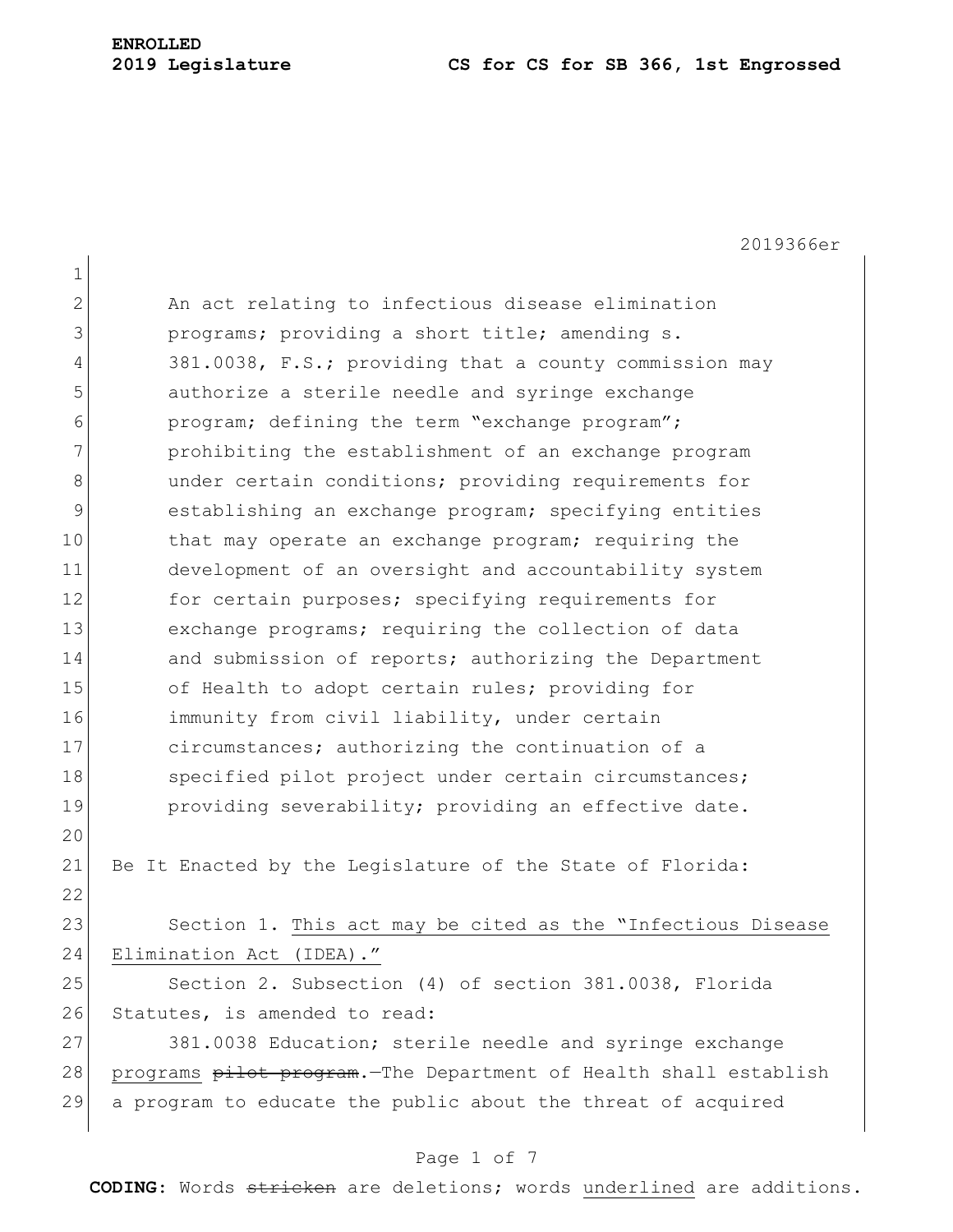2019366er

```
30 immune deficiency syndrome.
```
31 (4) A county commission <del>The University of Miami and its</del> 32 affiliates may authorize establish a single sterile needle and 33 syringe exchange pilot program to operate within its county 34 boundaries <del>in Miami-Dade County</del>. The pilot program may operate 35 at one or more fixed locations  $\frac{1}{x}$  and  $\frac{1}{x}$  are through  $\frac{1}{x}$ 36 mobile health units unit. The pilot program shall offer the free 37 exchange of clean, unused needles and hypodermic syringes for 38 used needles and hypodermic syringes as a means to prevent the 39 transmission of HIV, AIDS, viral hepatitis, or other blood-borne 40 diseases among intravenous drug users and their sexual partners 41 and offspring. Prevention of disease transmission must be the 42 goal of the program. For the purposes of this subsection, the 43 term "exchange program" means a sterile needle and syringe 44 exchange program established by a county commission under this 45 subsection. A sterile needle and syringe exchange program may 46 not operate unless it is authorized and approved by a county 47 commission in accordance with this subsection.

48 (a) Before an exchange program may be established, a county 49 commission must:

50 1. Authorize the program under the provisions of a county 51 ordinance;

52 2. Enter into a letter of agreement with the department in 53 which the county commission agrees that any exchange program 54 authorized by the county commission will operate in accordance 55 with this subsection;

56 3. Enlist the local county health department to provide 57 ongoing advice, consultation, and recommendations for the 58 operation of the program;

## Page 2 of 7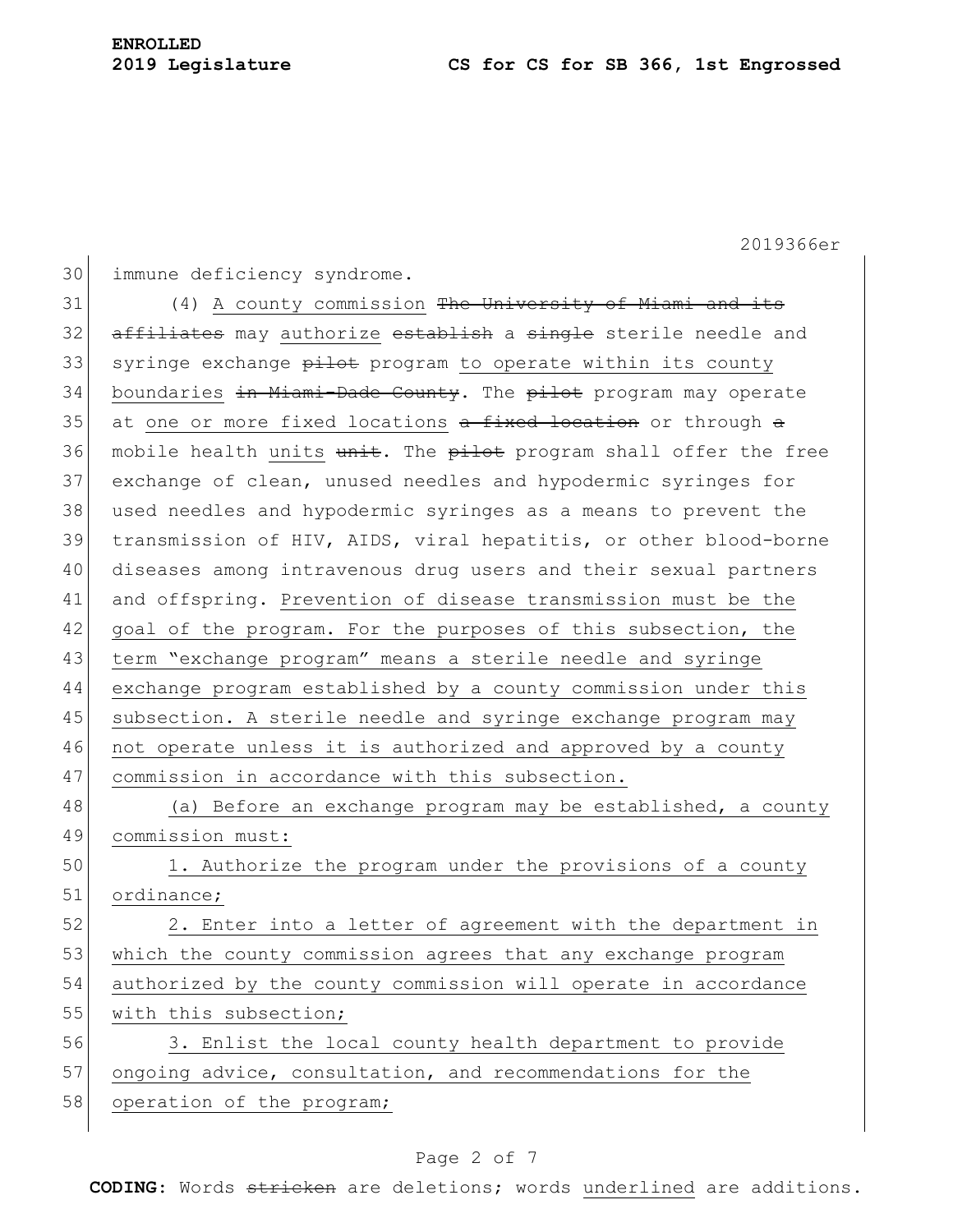|    | 2019366er                                                              |
|----|------------------------------------------------------------------------|
| 59 | 4. Contract with one of the following entities to operate              |
| 60 | the program:                                                           |
| 61 | a. A hospital licensed under chapter 395.                              |
| 62 | b. A health care clinic licensed under part X of chapter               |
| 63 | 400.                                                                   |
| 64 | c. A medical school in this state accredited by the Liaison            |
| 65 | Committee on Medical Education or the Commission on Osteopathic        |
| 66 | College Accreditation.                                                 |
| 67 | d. A licensed addictions receiving facility as defined in              |
| 68 | s. $397.311(26)$ (a) 1.                                                |
| 69 | e. A 501(c)(3) HIV/AIDS service organization.                          |
| 70 | (b) $(a)$ An exchange The pilot program must:                          |
| 71 | 1. Develop an oversight and accountability system to ensure            |
| 72 | the program's compliance with statutory and contractual                |
| 73 | requirements. The system must include measurable objectives for        |
| 74 | meeting the goal of the program and must track the progress in         |
| 75 | achieving those objectives. The system must require the program        |
| 76 | operator to routinely report its progress in achieving the             |
| 77 | objectives and the goal of the program. The system must also           |
| 78 | incorporate mechanisms to track the program operator's                 |
| 79 | compliance or noncompliance with contractual obligations and to        |
| 80 | apply consequences for noncompliance. The program must receive         |
| 81 | the county commission's approval of the oversight and                  |
| 82 | accountability system before commencing operations.                    |
| 83 | 2. <del>1</del> . Provide for maximum security of exchange sites where |
| 84 | needles and syringes are exchanged and of any equipment used           |
| 85 | under the program, including, at a minimum, an accounting of the       |
| 86 | number of needles and syringes in use, the number of needles and       |
| 87 | syringes in storage, safe disposal of returned needles, and any        |

## Page 3 of 7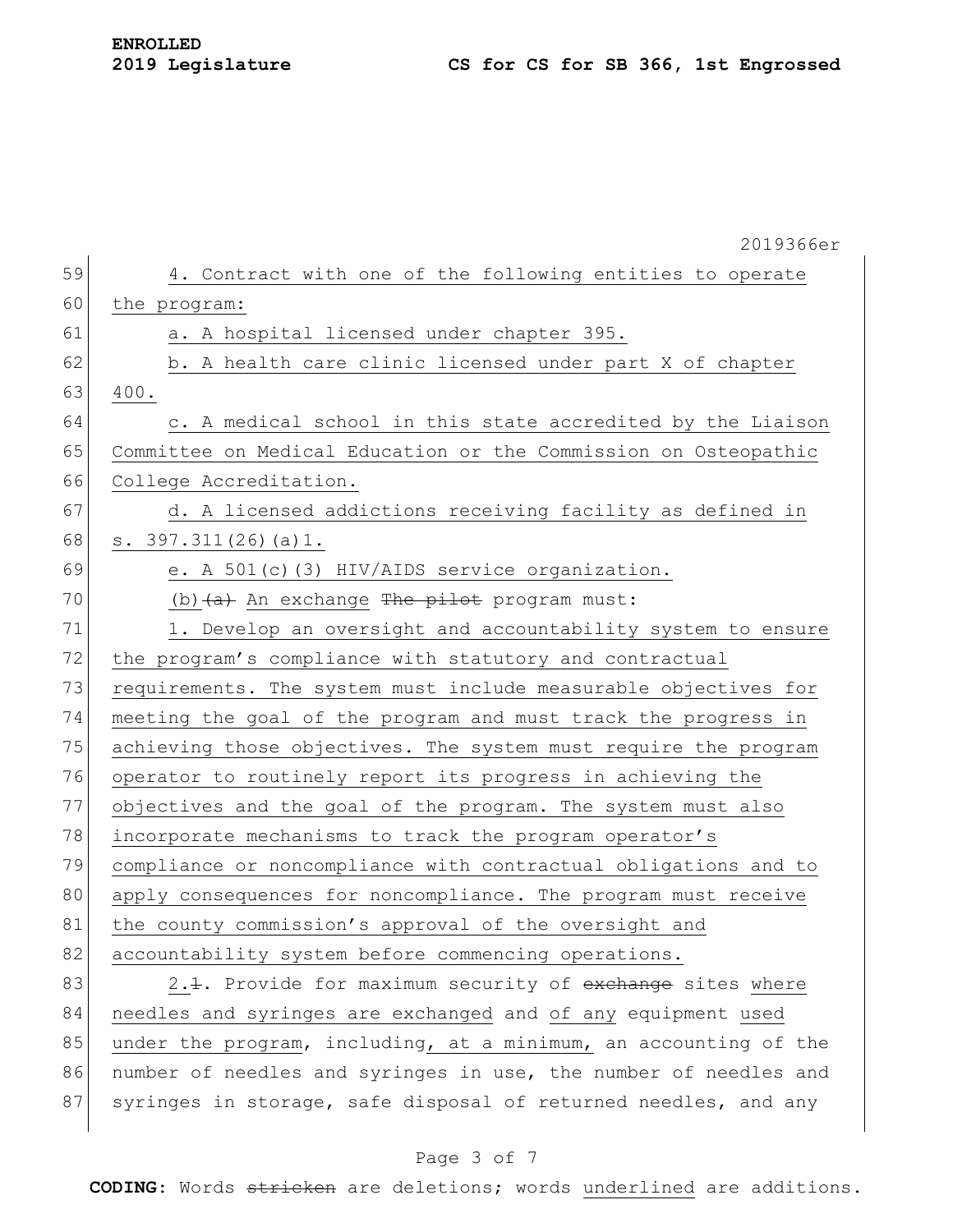2019366er 88 other measure that may be required to control the use and 89 dispersal of sterile needles and syringes. 90  $\vert$  3.2. Operate a one-to-one exchange, whereby a the 91 participant shall receive one sterile needle and syringe unit in 92 exchange for each used one. 93  $\vert$  4.3. Make available educational materials and referrals to 94 education regarding the transmission of HIV, viral hepatitis, 95 and other blood-borne diseases. The program operator must offer 96 such materials to program participants whenever needles or 97 syringes are exchanged<del>; provide referrals for drug abuse</del> 98 prevention and treatment; and provide or refer for HIV and viral 99 hepatitis screening. 100 5. Provide onsite counseling or referrals for drug abuse 101 prevention, education, and treatment, and provide onsite HIV and 102 viral hepatitis screening or referrals for such screening. If 103 such services are offered solely by referral, they must be made 104 available to participants within 72 hours. The county commission 105 in a rural county may, under its contract with the program 106 operator, adjust the 72-hour requirement if the commission finds 107 that the availability of providers warrants an extended 108 timeframe. 109 6. Provide kits containing an emergency opioid antagonist, 110 as defined in s. 381.887, or provide referrals to a program that 111 can provide such kits. 112 7. Collect data for annual reporting purposes. The data 113 must include the number of participants served; the number of 114 used needles and syringes received and the number of clean, 115 unused needles and syringes distributed through exchange with 116 participants; the demographic profiles of the participants

### Page 4 of 7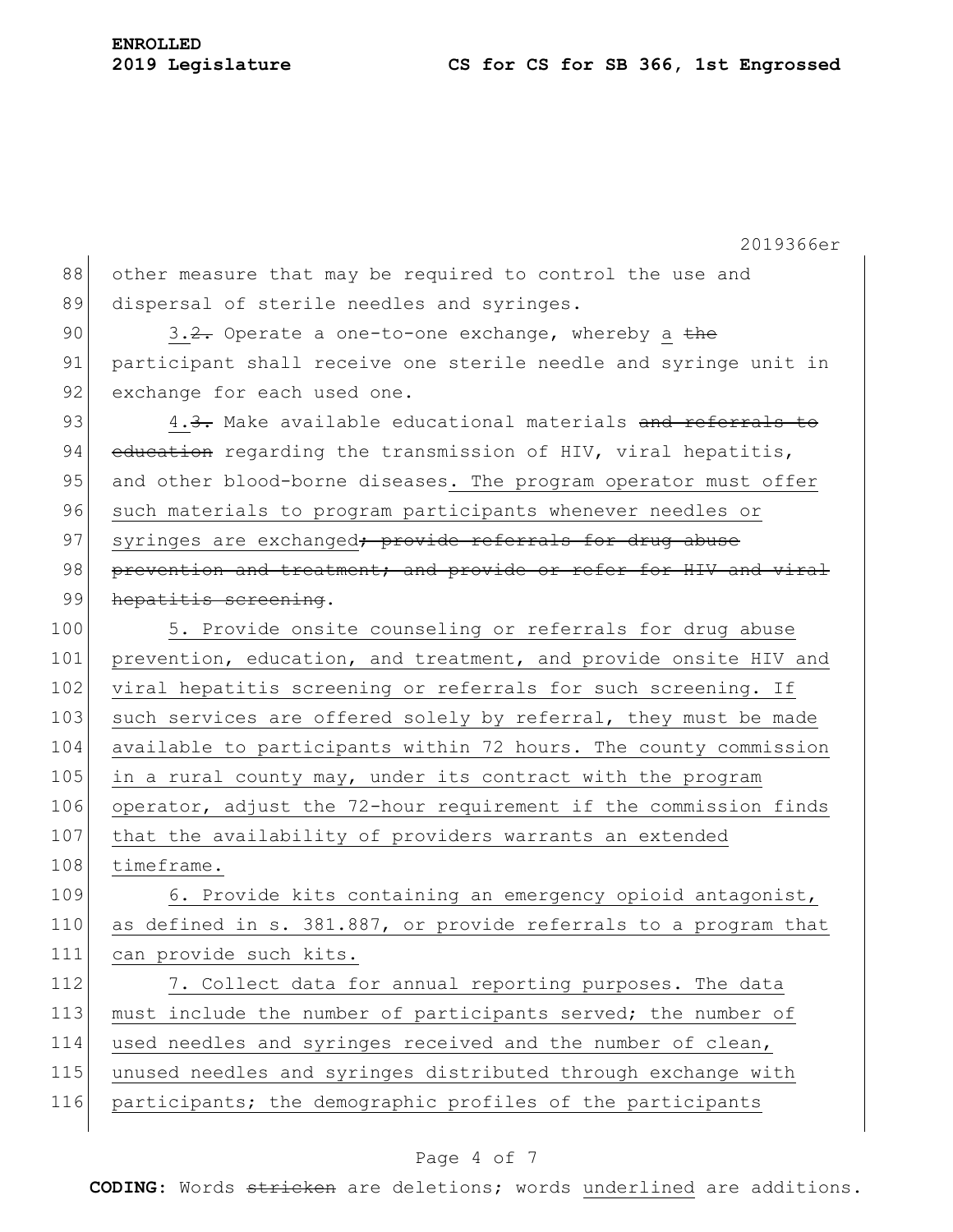2019366er 117 served; the number of participants entering drug counseling or 118 treatment; the number of participants receiving testing for HIV, 119 AIDS, viral hepatitis, or other blood-borne diseases; and other 120 data that may be required under department rule. However, a 121 participant's personal identifying information may not be 122 collected for any purpose. Each exchange program shall submit a 123 report to its county commission and to the department by August 124 1 annually. The department shall submit a compilation report 125 encompassing data from all exchange programs annually by October 126 1 to the Governor, the President of the Senate, and the Speaker 127 of the House of Representatives. The department may adopt rules 128 to implement this subparagraph. 129  $(c)$  (c)  $(b)$  The possession, distribution, or exchange of needles 130 or syringes as part of an exchange the pilot program established 131 under this subsection is not a violation of any part of chapter 132 893 or any other law. 133 (d)  $\left\{ e \right\}$  An exchange A pilot program staff member, volunteer, 134 or participant is not immune from criminal prosecution for: 135 1. The possession of needles or syringes that are not a 136 part of the exchange pilot program; or 137 2. The redistribution of needles or syringes in any form, 138 if acting outside the exchange pilot program. 139  $\frac{d}{dx}$  The pilot program must collect data for quarterly, 140 annual, and final reporting purposes. The annual report must 141 include information on the number of participants served, the 142 number of needles and syringes exchanged and distributed, the 143 demographic profiles of the participants served, the number of 144 participants entering drug counseling and treatment; the number 145 of participants receiving testing for HIV, AIDS, viral

#### Page 5 of 7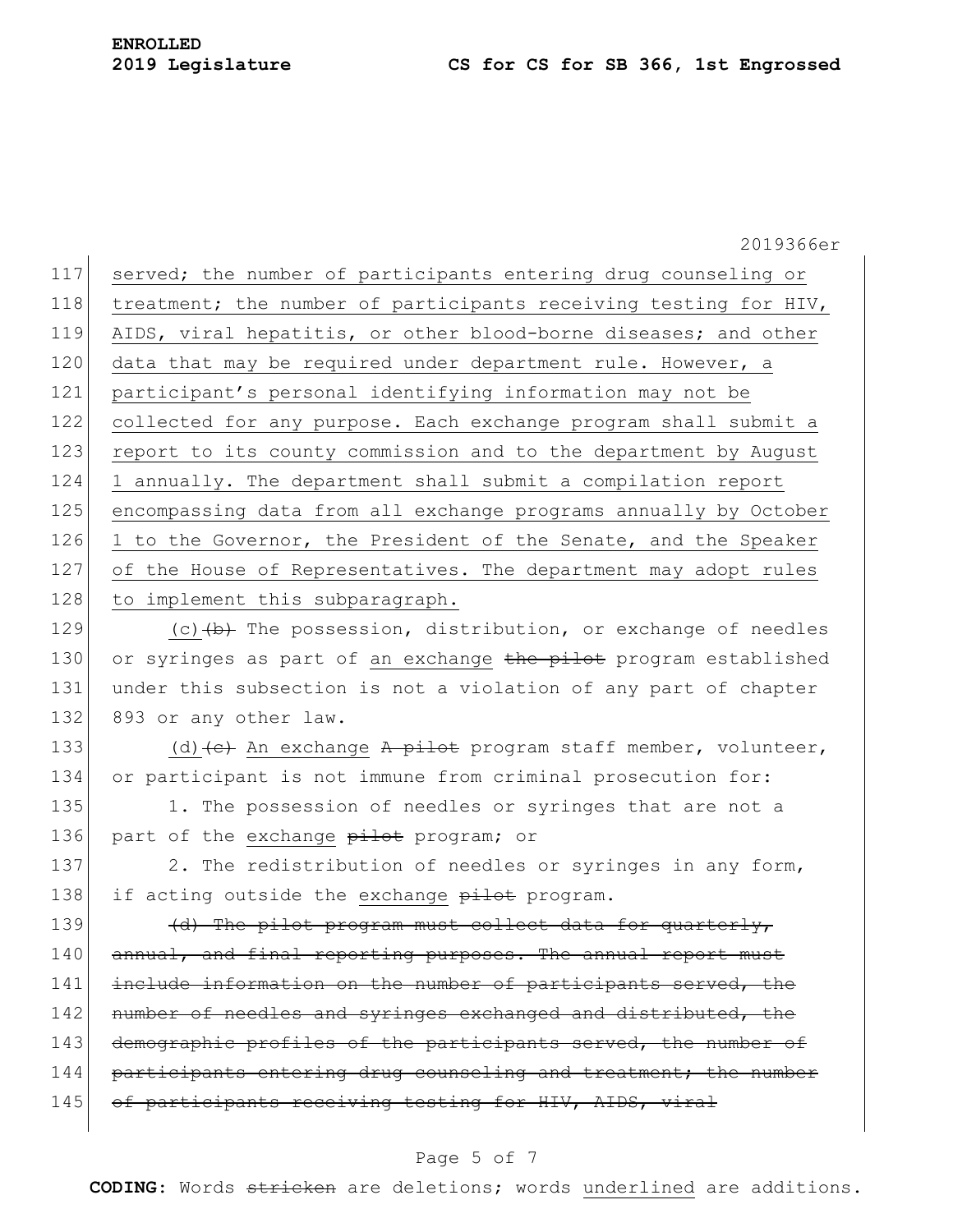2019366er

| 146 | hepatitis, or other blood-borne diseases; and other data         |
|-----|------------------------------------------------------------------|
| 147 | necessary for the pilot program. However, personal identifying   |
| 148 | information may not be collected from a participant for any      |
| 149 | purpose. Quarterly reports must be submitted to the Department   |
| 150 | of Health in Miami-Dade County by October 15, January 15, April  |
| 151 | 15, and July 15 of each year. An annual report must be submitted |
| 152 | to the Department of Health by August 1 every year until the     |
| 153 | program expires. A final report is due on August 1, 2021, to the |
| 154 | Department of Health and must describe the performance and       |
| 155 | outcomes of the pilot program and include a summary of the       |
| 156 | information in the annual reports for all pilot program years.   |
| 157 | (e) A law enforcement officer acting in good faith who           |
| 158 | arrests or charges a person who is thereafter determined to be   |
| 159 | immune from prosecution under this section shall be immune from  |
| 160 | civil liability that might otherwise be incurred or imposed by   |
| 161 | reason of the officer's actions.                                 |
| 162 | (f) $(e)$ State, county, or municipal funds may not be used to   |
|     |                                                                  |
| 163 | operate an exchange the pilot program. Exchange programs The     |
| 164 | pilot program shall be funded through grants and donations from  |
| 165 | private resources and funds.                                     |
| 166 | (f) The pilot program shall expire July 1, 2021.                 |
| 167 | Section 3. Notwithstanding s. 381.0038(4), Florida               |
| 168 | Statutes, as amended by this act, the pilot program established  |
| 169 | in Miami-Dade County under chapter 2016-68, Laws of Florida, may |
| 170 | continue to operate under that chapter until the Miami-Dade      |
| 171 | County Board of County Commissioners establishes an exchange     |
| 172 | program as defined under this act or until July 1, 2021,         |
| 173 | whichever occurs first.                                          |
| 174 | Section 4. If any provision of this act or its application       |

## Page 6 of 7